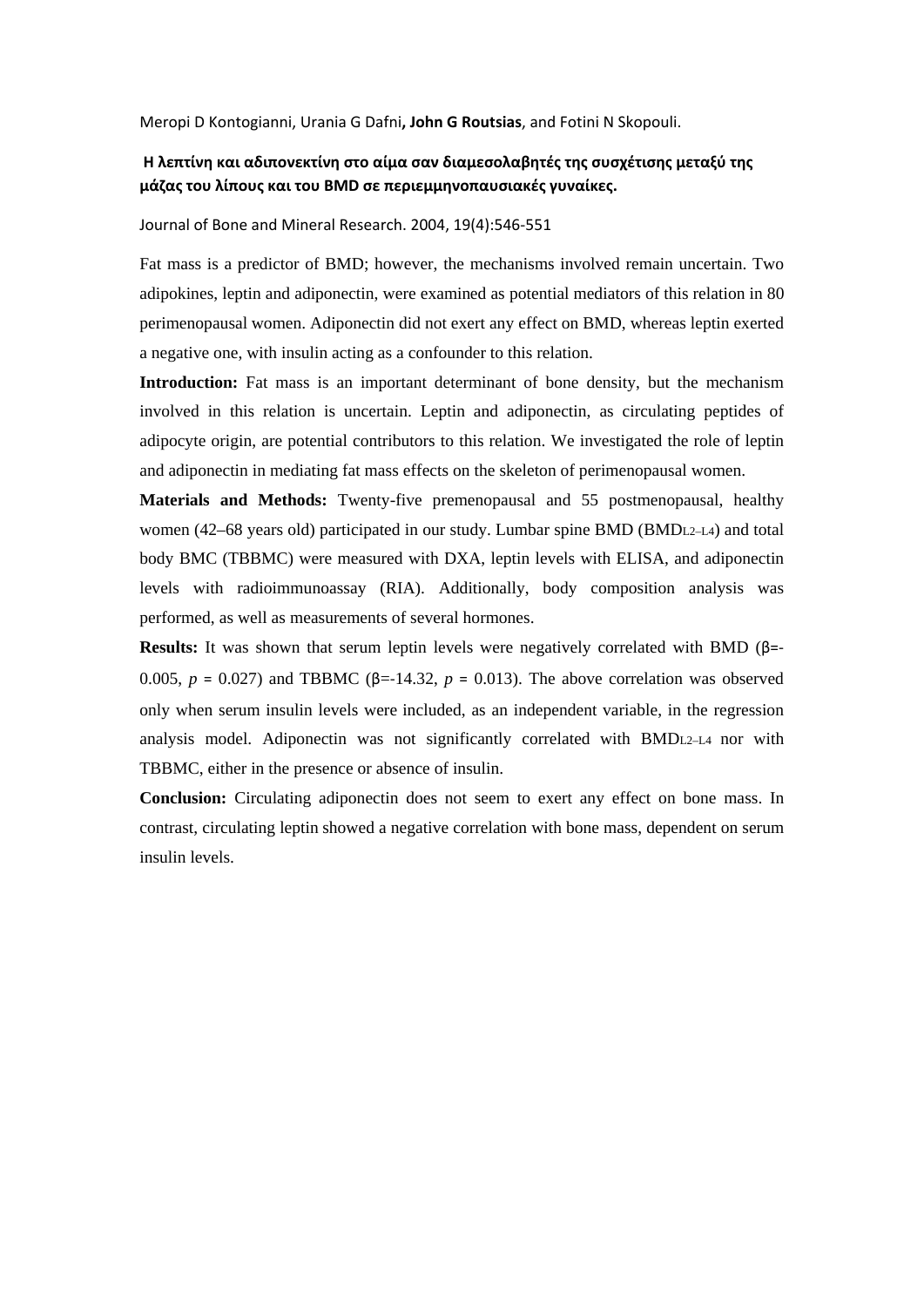# Blood Leptin and Adiponectin as Possible Mediators of the Relation Between Fat Mass and BMD in Perimenopausal Women

Meropi D Kontogianni,<sup>1</sup> Urania G Dafni,<sup>2</sup> John G Routsias,<sup>1</sup> and Fotini N Skopouli<sup>1</sup>

**ABSTRACT: Fat mass is a predictor of BMD; however, the mechanisms involved remain uncertain. Two adipokines, leptin and adiponectin, were examined as potential mediators of this relation in 80 perimenopausal women. Adiponectin did not exert any effect on BMD, whereas leptin exerted a negative one, with insulin acting as a confounder to this relation.**

**Introduction:** Fat mass is an important determinant of bone density, but the mechanism involved in this relation is uncertain. Leptin and adiponectin, as circulating peptides of adipocyte origin, are potential contributors to this relation. We investigated the role of leptin and adiponectin in mediating fat mass effects on the skeleton of perimenopausal women.

**Materials and Methods:** Twenty-five premenopausal and 55 postmenopausal, healthy women (42–68 years old) participated in our study. Lumbar spine BMD (BMD<sub>L2–L4</sub>) and total body BMC (TBBMC) were measured with DXA, leptin levels with ELISA, and adiponectin levels with radioimmunoassay (RIA). Additionally, body composition analysis was performed, as well as measurements of several hormones.

**Results:** It was shown that serum leptin levels were negatively correlated with BMD ( $\beta = -0.005$ ,  $p = 0.027$ ) and TBBMC ( $\beta$  = -14.32,  $p$  = 0.013). The above correlation was observed only when serum insulin levels were included, as an independent variable, in the regression analysis model. Adiponectin was not significantly correlated with  $BMD_{L2-IA}$  nor with TBBMC, either in the presence or absence of insulin.

**Conclusion:** Circulating adiponectin does not seem to exert any effect on bone mass. In contrast, circulating leptin showed a negative correlation with bone mass, dependent on serum insulin levels.

**J Bone Miner Res 2004;19:546–551. Published online on January 5, 2004; doi: 10.1359/JBMR.040107**

**Key words: BMD, leptin, adiponectin, insulin, body composition**

# **INTRODUCTION**

 $B$ <sup>ODY</sup> WEIGHT IS one of the strongest predictors of bone<br>mass in both sexes and is associated with increased BMD and decreased risk of fractures.<sup>(1-4)</sup> However, the mechanisms, explaining this relation, are still not completely understood.

Obesity-induced mechanical loading is a contributing factor to the positive relationship between body weight and BMD either through body fat or through muscle-mediated mechanical effects of increased weight bearing.(5) However, this protective effect has been also observed at non–weightbearing bone sites,<sup>(6)</sup> which implies that factors other than skeletal loading are likely important in mediating the relationship between body weight and BMD.

Body fat mass (BFM) has been proposed as a better predictor of BMD than body weight and lean mass.(7) The increased aromatization of androgen to estrogen in adipose tissue,  $^{(8)}$  which represents the principal source of estrogens after menopause, $^{(9)}$  may partly explain the positive effect of fat mass on bone in postmenopausal women. Additionally, decreased sex hormone binding globulin (SHBG) levels $(10)$ with increased free sex steroids is also considered as possible mechanisms for the association between obesity and BMD, as well as the direct augmentation of bone formation, by increased levels of circulating insulin. $(11)$  The latter may be caused by direct mitogenic effects of insulin on osteoblasts. $(12)$ 

Leptin, the product of *ob* gene, is a small polypeptide hormone mainly produced by adipocytes $(13,14)$  and is strongly correlated with BFM. $^{(15)}$  Rarely are obese individuals leptin deficient and most of them have hyperleptinemia proportionate to body fat and are leptin resistant.<sup>(16)</sup> Apart from leptin's effects on the nervous system, it has been found that it affects a variety of endocrine axes, particularly the hypothalamic-pituitary-gonadal axis and insulin biology.<sup>(17)</sup>

In vitro and animal studies of the effects of leptin on bone metabolism are controversial. There are studies that have revealed that leptin enhances osteoblast differentiation<sup> $(18,19)$ </sup> The authors have no conflict of interest.  $\qquad \qquad \text{and inhibits osteoclast generation and bone resorption}$ .  $(20-22)$ 

<sup>&</sup>lt;sup>1</sup>Department of Dietetics and Nutritional Science, Harokopio University of Athens, Athens, Greece; <sup>2</sup>Laboratory of Biostatistics, School of Nursing, University of Athens, Athens, Greece.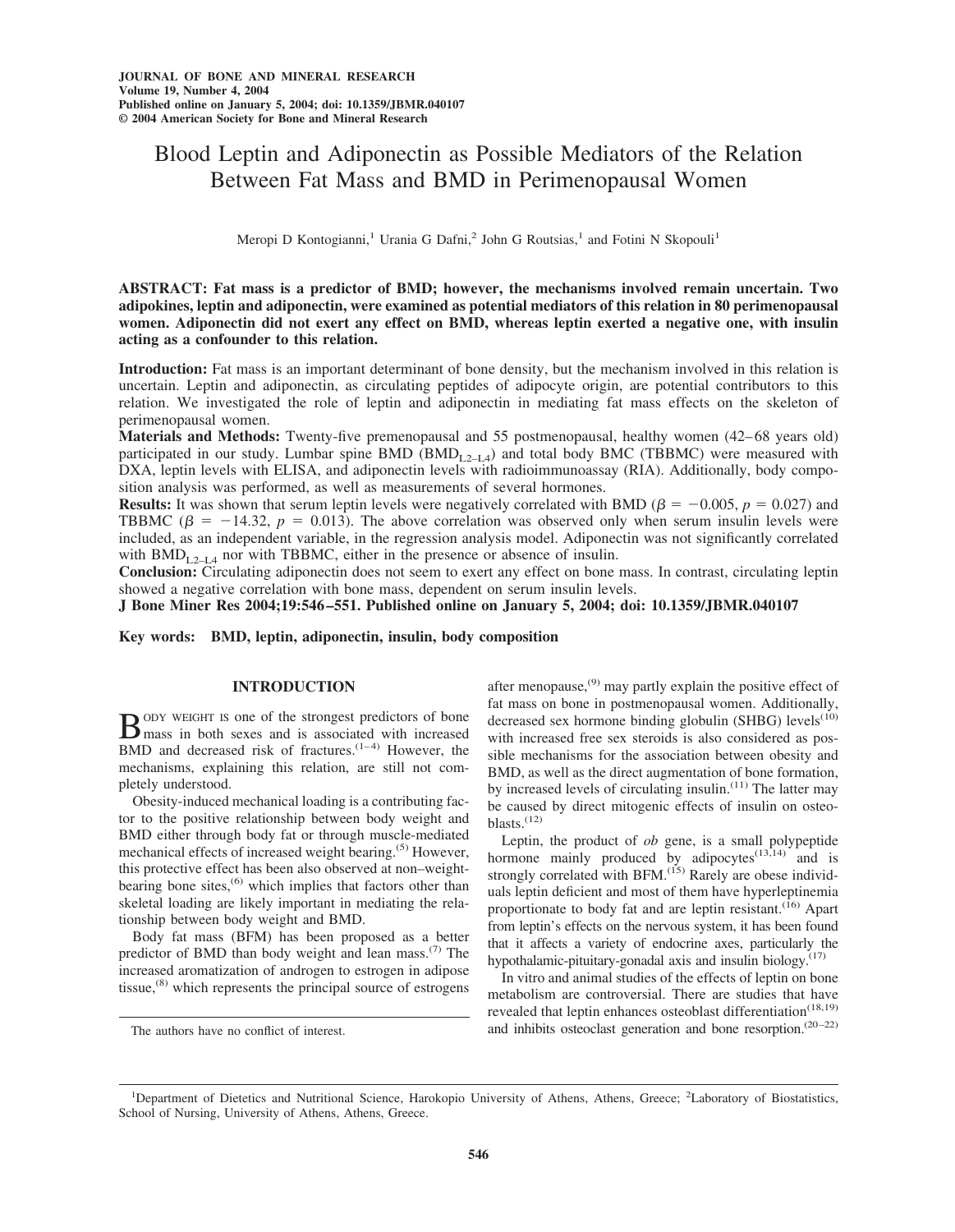#### **LEPTIN, ADIPONECTIN AND BMD 547**

However, intracerebroventricular infusion of leptin causes bone loss in leptin-deficient mice, which are obese, hypogonadic, and have increased bone mass, $^{(23)}$  whereas subcutaneous administration of leptin to models of rapid bone loss prevents partially the bone loss.(20,24)

Human cross-sectional studies about the role of leptin in bone metabolism also are not conclusive. Although some authors(25–28) have reported a positive association between serum leptin levels and BMD, others<sup> $(29-33)$ </sup> failed to find any relationship, whereas there are four studies that proposed a negative association.(34–37)

Adiponectin on the other hand, is a recently discovered adipocytokine, which is specifically and highly expressed in human adipose cells.<sup>(38)</sup> This cytokine is a collagen-like protein, and its concentrations in human plasma range from 5–30  $\mu$ g/ml.<sup>(39)</sup> Adiponectin is the only adipose-specific protein known to date that is negatively regulated in obesity, because it is negatively correlated with body mass index (BMI), BFM, and fasting insulin concentrations and calculated insulin resistance. $(40)$ 

Evidence, reported so far, suggests that adiponectin possesses anti-hyperglycemic, anti-atherogenic, and antiinflammatory properties.(41) In addition, adiponectin is present within normal bone marrow and can inhibit fat cell formation by marrow-derived stromal cells through a COX-2–dependent mechanism, suggesting a new mechanism for regulation of pre-adipocyte differentiation and possible roles for fat in hematopoietic tissue.<sup>(42)</sup> However, there are no published in vitro or in vivo studies that investigate the potential effects of adiponectin on bone mass.

In this study, we tried to elucidate the influence of leptin on bone mass by estimating most of the factors that are known to affect both bone and leptin metabolism and to explore any potential effect of the recently discovered adiponectin on bone tissue in a sample of perimenopausal women.

# **MATERIALS AND METHODS**

Eighty white women, 42–68 years of age, were recruited to this study through an advertisement in a local magazine. They were all in apparent good health after physical examination. Thirteen women reported use of thyroid medication, but no other established endocrine or rheumatic diseases were reported, and none of the subjects had been exposed to hormonal replacement therapy for menopause, nor had they received any contraceptives. Menopause was defined by absence of menses for more than 6 months and by elevated serum FSH levels (FSH  $>$  40 U/l). None of the participants were receiving treatment (e.g., calcium, corticosteroids, vitamin D, calcitonin, bisphosphonates, anti-vitamin K agents, diuretics, or  $\beta$ -blockers) that could influence BMD. Information on dietary calcium intake through a food frequency questionnaire, as well as habitual physical activity,  $(43)$ smoking habits, and history of bone fractures were recorded. Blood samples were collected from all the volunteers after an overnight fast and between 8:00 a.m. and 9:00 a.m. and were stored at  $-80^{\circ}$ C.

The study protocol was approved by the Institutional Review Board of Harokopio University.

### *Anthropometry*

Subjects were weighed wearing light clothes and no shoes. Body weight was measured using a Seca scale (Mod 220) to a precision of 0.5 kg. Height was measured by using a Seca stadiometer (Mod 220) to a precision of 0.5 cm. BMI was calculated as weight (kg)/height<sup>2</sup> (m<sup>2</sup>).

Body composition analysis was performed for the whole sample using the bioelectrical impedance analysis (BIA) method with a single-frequency (50 kHz), four-terminal impedance plethysmograph (Model 101Q; RJL Systems, Mt Clemens, MI, USA). The prediction equation that was used for the estimation of the fat free mass (FFM) has been developed and validated in a sample of 60 women, with the same characteristics as our sample and with DXA as the reference method (unpublished observations). Fifty-eight women underwent DXA total body composition analysis (software, version 4.7e, Lunar DPX; Lunar Corp., Madison, WI, USA) and lean tissue mass (LTM) and BFM were assessed. In this last group, the BF% as predicted by the BIA equation was very strongly positively correlated with  $BF\%$ , as measured with DXA (Spearman coefficient = 0.85,  $p < 0.0001$ ).

## *Bone densitometry*

BMD (g/cm<sup>2</sup>) was determined at the lumbar spine ( $L_2$ –  $L_4$ ) for all the subjects, with a DXA total body scanner (Lunar DPX) and calculated with Lunar software (version 4.7e). Total body BMC (TBBMC; g) was also determined for 58 participants with the same absorptiometer.

# *Hormone measurements*

The following hormones were measured using commercially available RIAs: cortisol (DSL, Webster, TX, USA; sensitivity 0.5  $\mu$ g/dl; intra-assay CV 5.3–8.4%), insulin (DSL; sensitivity 1.3  $\mu$ IU/ml; intra-assay CV 8.3%); estradiol (DPC, Los Angeles, CA, USA; sensitivity 8 pg/ml; intra-assay CV 4.3–7%), testosterone (DPC; sensitivity 5 ng/dl; interassay CV 11%), free testosterone (DPC; sensitivity 0.15 pg/ml; intra-assay CV 8%), and follicle stimulating hormone (FSH; DiaSorin, Saluggia, Italy; sensitivity 0.2 U/liter). Serum adiponectin concentrations were determined with a commercial RIA (Linco Research, St Charles, MO, USA; sensitivity 2  $\mu$ g/ml; intra-assay CV 1.78– 6.21%) and leptin concentrations with a commercial ELISA (R&D Systems, Minneapolis, MN, USA; sensitivity 7.8 pg/ml; intra-assay CV 3.16%).

#### *Statistics*

Descriptive statistics for the continuous variables are presented in the Results section. The Kolmogorov-Smirnov test was used to test for the normality of distributions. Two-sample *t*-tests and two-sample Mann-Whitney U-tests were used where appropriate to compare continuous variables of interest between premenopausal and postmenopausal women. Associations are given as Pearson correlation coefficients for the normal variables and as Spearman for the variables that did not follow the normal distribution or for the nominal ones. Regression analyses models and backward elimination procedures were used ( $p \ge 0.1$ ) to test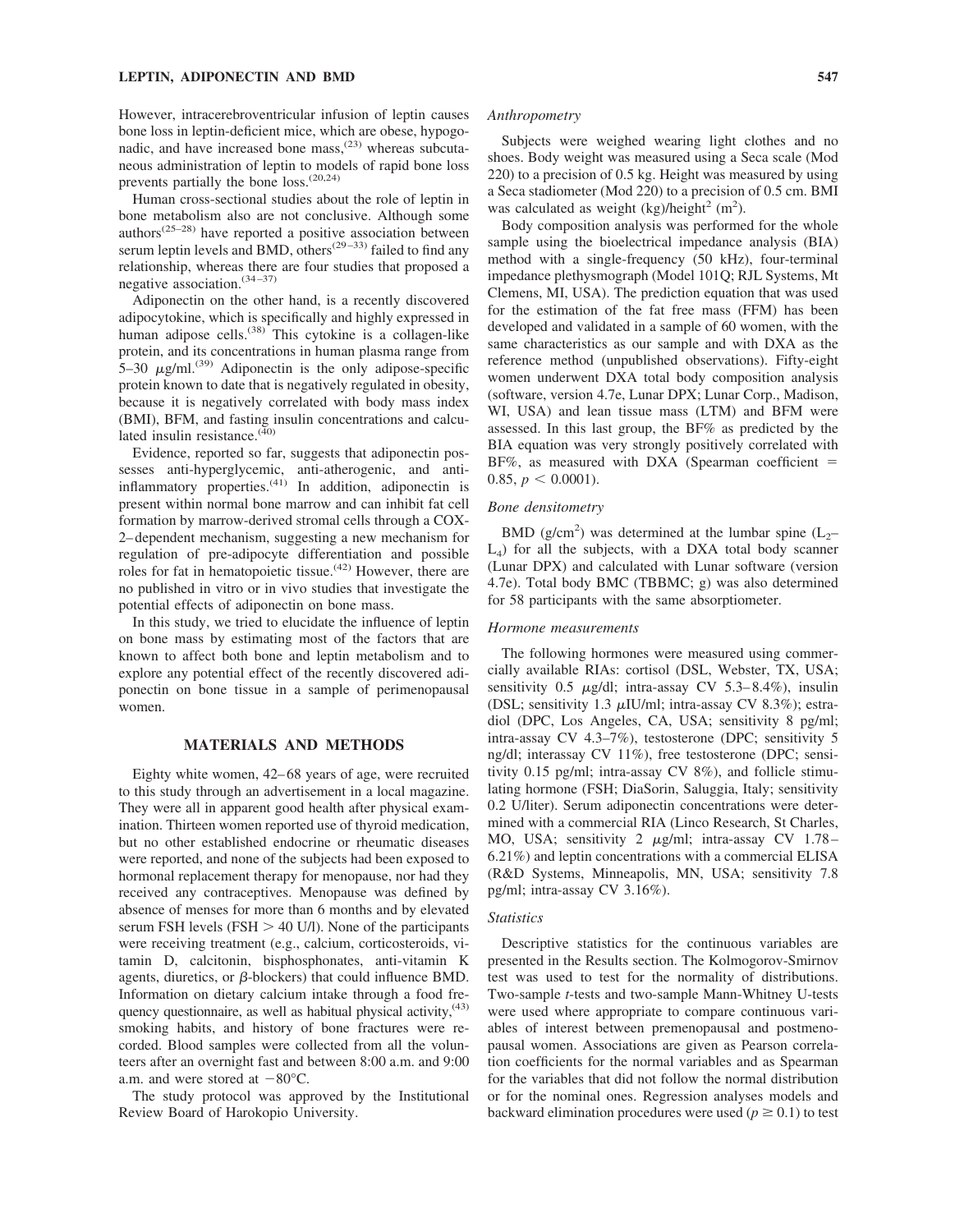|                                      | Premenopausal<br>$(N = 25; \text{mean} \pm SD)$ | Postmenopausal<br>$(N = 55; \text{mean} \pm SD)$ | p Value                  |
|--------------------------------------|-------------------------------------------------|--------------------------------------------------|--------------------------|
|                                      |                                                 |                                                  |                          |
| Age (years)                          | $47.80 \pm 3.14$                                | $54.47 \pm 5.36$                                 | $\leq 0.0001^{\ddagger}$ |
| BMI $(kg/m2)$                        | $30.01 \pm 5.22$                                | $28.98 \pm 4.19$                                 | $NS^{\$}$                |
| <b>WHR</b>                           | $0.78 \pm 0.06$                                 | $0.79 \pm 0.05$                                  | $NS^{\ddagger}$          |
| Body fat %*                          | $42.95 \pm 5.79$                                | $42.97 \pm 4.26$                                 | $NS^{\ddagger}$          |
| Fat free mass $(kg)^*$               | $42.90 \pm 4.92$                                | $40.36 \pm 4.56$                                 | $0.034^{\ddagger}$       |
| Lean tissue mass $(kg)^{\dagger}$    | $40.23 \pm 5.70$                                | $37.94 \pm 4.21$                                 | $NS^{\ddagger}$          |
| $BMD_{1,2-1,4}$ (g/cm <sup>2</sup> ) | $1.23 \pm 0.16$                                 | $1.13 \pm 0.18$                                  | $0.013*$                 |
| TBBMC $(g)$                          | $2789.82 \pm 433.84$                            | $2510.29 \pm 394.32$                             | $0.030^{\ddagger}$       |
| Calcium intake (mg)                  | $785.63 \pm 391.70$                             | $940.48 \pm 369.88$                              | $NS^{\$}$                |
| Physical activity index              | $7.40 \pm 1.11$                                 | $7.48 \pm 1.25$                                  | $NS^{\ddagger}$          |
| Leptin $(ng/ml)$                     | $25.66 \pm 11.78$                               | $26.48 \pm 11.33$                                | $NS^{\$}$                |
| Insulin $(\mu I U/ml)$               | $7.25 \pm 2.78$                                 | $7.17 \pm 4.32$                                  | $NS^{\$}$                |
| Adiponectin $(\mu g/ml)$             | $7.9 \pm 5.81$                                  | $11.94 \pm 7.00$                                 | 0.011 <sup>§</sup>       |
| Cortisol $(\mu$ g/dl)                | $10.43 \pm 4.59$                                | $10.32 \pm 5.16$                                 | $NS^{\ddagger}$          |
| Testosterone (ng/ml)                 | $41.26 \pm 12.60$                               | $29.95 \pm 13.45$                                | $0.003^{\ddagger}$       |
| Free testosterone (pg/ml)            | $1.23 \pm 0.47$                                 | $1.60 \pm 1.18$                                  | $NS^s$                   |
| Estradiol (pg/ml)                    |                                                 | $127.76 \pm 51.42$                               |                          |
| FSH (U/liter)                        |                                                 | $63.31 \pm 27.85$                                |                          |

TABLE 1. DESCRIPTIVE STATISTICS OF THE STUDY SAMPLE

\* Measured with BIA.

† Measured with DXA (17 premenopausal and 41 postmenopausal).

‡ Student's *t*-test.

§ Mann-Whitney U-test.

the relationship of lumbar spine BMD (BMD<sub>L2–L4</sub>), TBBMC, leptin, or adiponectin with several independent variables, and  $R^2$  coefficients are reported. Backward logistic regression analysis was performed with outcome of interest as the membership in the normal or osteopenic/ osteoporotic groups (as defined by WHO cut-off points<sup> $(44)$ </sup>). Data were analyzed with Statistical Package for the Social Sciences (SPSS10.0) software.

## **RESULTS**

The characteristics of the study sample and assessments of body composition, BMD, dietary calcium, physical activity, and hormones are presented in Table 1. Twenty-five women were classified as premenopausal and 55 as postmenopausal, with mean years since menopause (YSM) of 3.3 years. None of the women reported fractures, and according to smoking habits, 70% of the subjects reported no smoking (current or past), 6.3% were ex-smokers, and 23.7% current smokers. Postmenopausal women were older  $(p < 0.0001)$  and had less FFM ( $p = 0.034$ ), TBBMC ( $p = 0.034$ ) 0.030), BMD<sub>L2–L4</sub> ( $p = 0.013$ ), and lower testosterone concentrations ( $p = 0.003$ ) than premenopausal women, but higher adiponectin levels ( $p = 0.011$ ).

In separate regression models, including menopausal variables ( $0 =$  premenopausal,  $1 =$  postmenopausal) with each variable of interest, it was found that  $BMD_{L2-L4}$  was negatively correlated with menopause ( $\beta = -0.11$ ,  $p =$ 0.017), while positively correlated with BMI ( $\beta = 0.013$ ,  $p = 0.0020$ , LTM ( $\beta = 0.013$ ,  $p = 0.015$ ), and insulin  $(\beta = 0.020, p < 0.0001)$ . TBBMC was significantly correlated with age ( $\beta = -22.43$ ,  $p = 0.015$ ), BMI ( $\beta = 49.32$ ,  $p < 0.0001$ ), BF% ( $\beta = 39.38$ ,  $p < 0.0001$ ), LTM ( $\beta =$ 70.11,  $p \le 0.0001$ ), insulin ( $\beta = 86.94$ ,  $p \le 0.0001$ ),

testosterone ( $\beta = 9.52$ ,  $p = 0.040$ ), and leptin ( $\beta = 11.43$ ,  $p = 0.019$ , after adjustment for the menopausal status, in separate regression models.  $BMD_{L2-L4}$  and TBBMC were not significantly correlated with smoking habits, calcium intake, physical activity index, serum cortisol, FSH, and free testosterone.

Leptin was significantly correlated with BMI ( $r = 0.55$ ,  $p < 0.0001$ ), BF% ( $r = 0.56$ ,  $p < 0.0001$ ), FFM ( $r = 0.36$ ,  $p = 0.001$ ), LTM ( $r = 0.37$ ,  $p = 0.005$ ), TBBMC ( $r = 0.28$ ,  $p = 0.041$ , and insulin concentration ( $r = 0.50$ ,  $p <$ 0.0001). The above correlations remained significant after adjustment for the menopausal status.

Adiponectin was positively correlated with menopausal status ( $r = 0.32$ ,  $p = 0.007$ ), with postmenopausal women having higher adiponectin concentrations ( $p = 0.011$ ). In separate regression analyses, after adjustment for the menopausal status, adiponectin was positively correlated with age  $(\beta = 0.01, p = 0.092)$  and negatively correlated with FFM  $(\beta = -0.01, p = 0.097)$ , estradiol levels  $(\beta = -0.0007,$  $p = 0.012$ ), and insulin ( $\beta = -0.018$ ,  $p = 0.010$ ). In multivariate analysis, adiponectin was negatively correlated with BMI  $(\beta = -0.012, p = 0.083)$ , BF%  $(\beta = -0.012,$  $p = 0.061$ ), and waist-to-hip ratio (WHR;  $\beta = -0.964$ ,  $p =$ 0.092) after adjustment for age and menopausal status. Finally, adiponectin was not significantly correlated with TBBMC, and it showed a negative correlation with  $BMD_{L2-L4}$ , which was lost after adjustment for the menopausal status.

Table 2 presents the backward multiple linear regression models fitted to data for  $BMD_{L2-L4}$  and TBBMC. Several independent variables were entered in the regression models, including age, menopausal status, smoking habits, calcium intake, physical activity index, BMI, BF%, LTM, and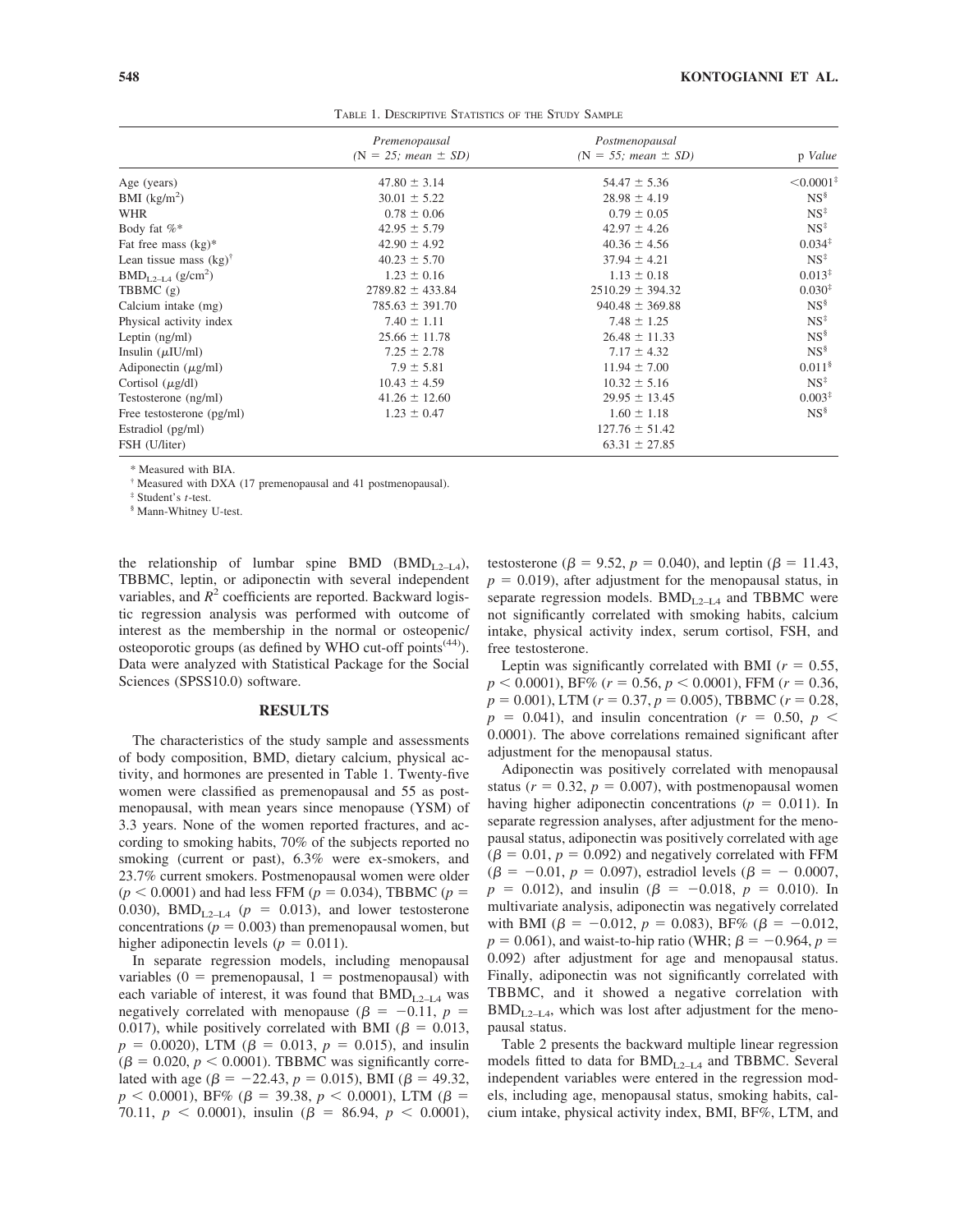#### **LEPTIN, ADIPONECTIN AND BMD 549**

TABLE 2. MULTIPLE REGRESSION ANALYSIS MODELS

| Variable                                     | $\beta$ coefficient $\pm$ SE | p Value  |
|----------------------------------------------|------------------------------|----------|
| Dependent variable:                          |                              |          |
| $BMD_{1,2,1,4} (R^2 = 0.361)$                |                              |          |
| Age                                          | $-0.008 \pm 0.003$           | 0.0060   |
| <b>BMI</b>                                   | $0.013 \pm 0.005$            | 0.015    |
| Insulin                                      | $0.017 \pm 0.005$            | 0.0030   |
| Leptin                                       | $-0.005 \pm 0.002$           | 0.027    |
| Dependent variable:<br>TBBMC $(R^2 = 0.710)$ |                              |          |
| Age                                          | $-16.61 \pm 6.34$            | 0.013    |
| Body fat %                                   | $20.50 \pm 10.11$            | 0.050    |
| Lean tissue mass                             | $66.90 \pm 9.29$             | < 0.0001 |
| Insulin                                      | $22.89 \pm 11.36$            | 0.051    |
| Leptin                                       | $-14.32 \pm 5.49$            | 0.013    |

serum insulin, cortisol, free testosterone, FSH, leptin, and adiponectin. The multiple regression model's variables that were significantly associated with  $BMD_{L2-L4}$  in the multivariate analysis  $(p < 0.1)$  were age, BMI, insulin, and leptin and explained the 36.1% ( $R^2 = 0.361$ ) of the BMD<sub>L2–L4</sub> variance. In the model with TBBMC as the dependent variable, the independent variables that were significantly associated with TBBMC were age, BF%, LTM, insulin, and leptin, and these explained the 71% of TBBMC variance  $(R^2)$  $= 0.71$ ). Leptin and age were the only variables that were negatively associated either with  $BMD_{L2-I,4}$  or TBBMC. In both regression models, insulin was a confounding factor, and when not included in the independent variables, leptin didn't enter the two regression models. Adiponectin did not enter the regression models either in the presence or in the absence of insulin.

In a subgroup of women  $(N = 45)$ , in whom serum testosterone levels were also available, backward multiple linear regression analysis, with  $BMD_{L2-L4}$  as the dependent variable and testosterone as an additional independent variable, showed that testosterone was also significantly associated with BMD  $(\beta = 0.0046, p = 0.0010)$ , cortisol ( $\beta = -0.0087, p = 0.056$ ), age, BMI, insulin, and leptin  $(R^2 = 0.605)$ .

Finally, when we divided the subjects in normal and osteopenic/osteoporotic groups, the following differences were observed: osteopenic/osteoporotic women had lower BMI  $(p = 0.032)$ , the duration of their postmenopausal period was longer ( $p = 0.041$ ), and they had lower testosterone ( $p < 0.0001$ ) and insulin levels ( $p = 0.017$ ). Serum leptin and adiponectin levels did not differ between the two groups. When logistic regression analysis was performed with age, BMI, BF%, menopausal status, insulin, leptin, adiponectin, smoking habits, calcium intake, and physical activity as the independent variables, only insulin ( $\beta$  =  $-0.33; p = 0.041; \exp\beta = 0.195; 95\% \text{ CI}, 0.046 - 0.825)$ and menopausal status ( $\beta = 1.64$ ;  $p = 0.026$ ; exp $\beta = 1.39$ ; 95% CI, 1.013–1.90) entered the regression model.

#### **DISCUSSION**

Our study demonstrated that leptin had a negative correlation with bone density in perimenopausal women. In this group of individuals, this correlation was operating only if insulin levels were considered. Furthermore, it was shown that circulating adiponectin levels do not seem to exert any effect on bone mass.

Women at perimenopause have special characteristics that can be outlined as follows: changes in reproduction, stress hormones, BMC, increased fat storage, and altered body fat distribution. During perimenopause, as estrogen levels begin to decline significantly, the stress hormones decrease as well, $(45)$  whereas the catecholamine response to stress seems to be reduced.<sup> $(46)$ </sup> Current studies have shown that women in menopause have higher circulating levels of insulin and thus a greater propensity to store fat. The majority of women during perimenopause gain weight because of fat storage, especially in the abdominal area. This is accepted as a "normal" variant and a natural occurrence in women over 45 years of age. $(47,48)$  Because women at perimenopause have unique characteristics, we formed a group with late premenopausal and early postmenopausal women, and their parameters were analyzed as a whole.

Premenopausal and postmenopausal women evaluated in this study did not differ statistically significantly regarding BF% and its distribution or levels of leptin, insulin, and cortisol. Postmenopausal women, however, revealed decreased bone density in the lumbar spine and increased levels of adiponectin. It is known from previous studies that serum levels of adiponectin had a negative correlation with estrogen serum levels.<sup>(49)</sup> Because adiponectin has a protective influence on vessel endothelium,<sup>(50)</sup> one could speculate that the elevated levels of adiponectin in postmenopausal women try to counterbalance the estrogen deficiency and their protective role in different tissues and cell populations.

Additionally, as shown in previous studies,<sup>(41)</sup> we also found that adiponectin has a negative correlation with insulin levels and fat mass, and our study researched, for the first time, any correlation of adiponectin to bone mass; no such correlation was found.

In relation to leptin's influence on bone mass, there are several previous studies in humans that failed to find any correlation between serum leptin concentration and bone mass.<sup>(29–33)</sup> A recently published, large study,<sup>(33)</sup> including 5815 participants from the Third U.S. National Health and Nutrition Examination Survey, failed to reveal a clear-cut correlation among leptin and BMD. In this study, however, serum hormones were not measured, and body composition was not evaluated.

In contrast, Pasco et al. $(27)$  first reported a positive effect of serum leptin levels on bone mineralization, after adjustment for age and fat mass; however, they did not measure hormones or include menopause status in their analysis. Thomas et al. $(25)$  have also shown that there is a correlation between fat mass and BMD, the strength of which was reduced after adjustment for leptin levels; these authors did not use multivariate analysis models. Recently, Blain et  $al.<sup>(29)</sup>$  reported that leptin was significantly correlated with whole body and femoral neck BMD in a sample of postmenopausal, nonobese women and that this association was independent of the influence that years after menopause, fat mass, creatinine clearance, calcium intake, and other hormonal factors exert on BMD. In this study, no correlation with  $BMD_{L_2-L_4}$  was found.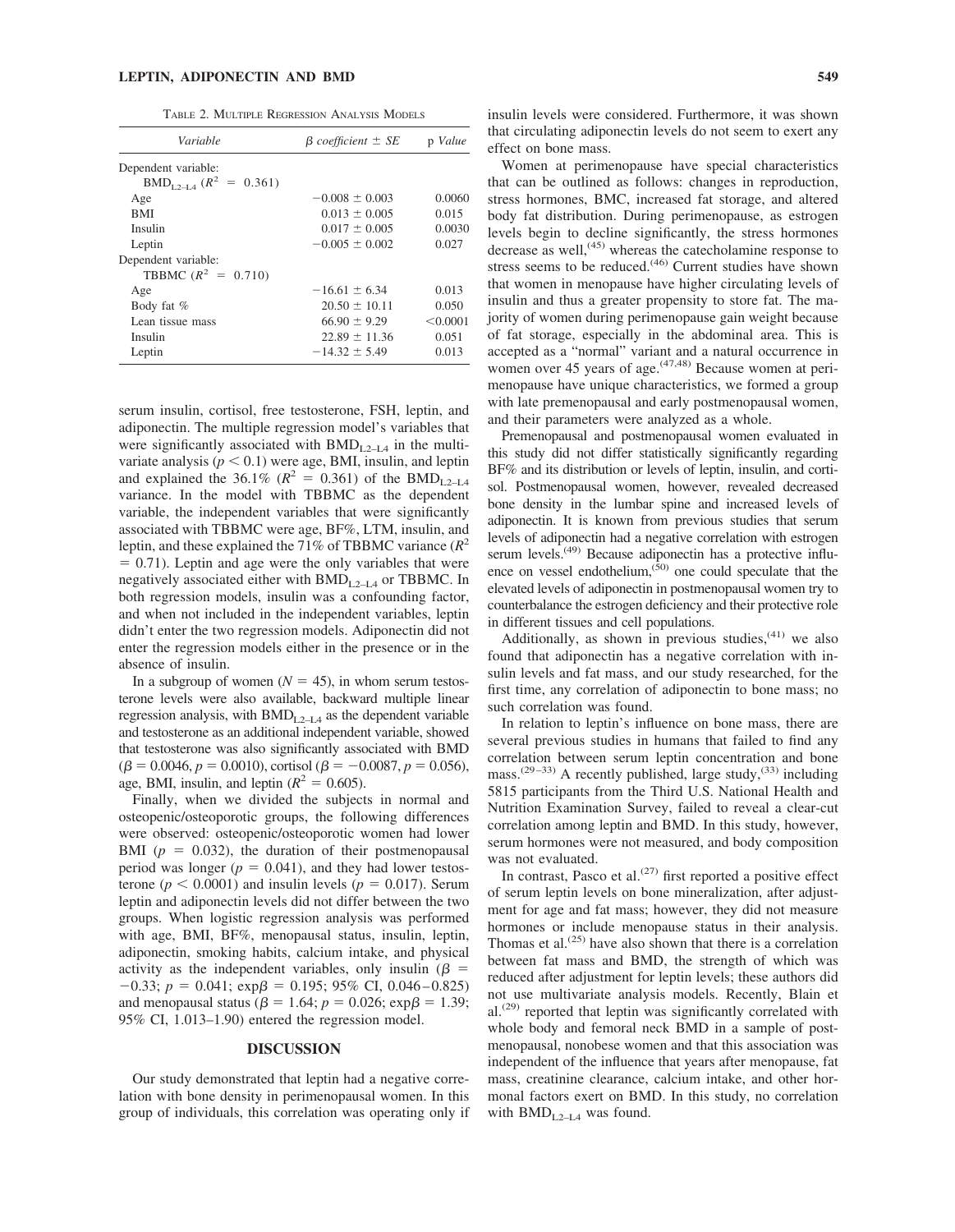On the other hand, Blum et al. $(34)$  found that when BMD was examined as a function of percentage fat and leptin together, for a given percentage of fat, leptin seemed to be inversely associated with BMD in premenopausal women.

In vitro experiments and studies on experimental animals have shown that leptin has an inhibitory effect on new bone formation<sup> $(23)$ </sup> and that this effect does not seem to be mediated through endocrine or paracrine action, but through the leptin's effect on the central nervous system. $(23)$  Studies have revealed specific groups of neurons in the hypothalamus, which are clearly involved in the antiosteogenic function of leptin, and these neurons are different from the ones that regulate the energy metabolism. $(23)$  In addition, it has been recently shown that the sympathetic nervous system is the peripheral mediator on leptin's bone action.<sup>(51)</sup>

Furthermore, leptin seems to act through the sympathetic system on other tissues such as fat, kidneys, and pancreas.<sup>(52–</sup> 54) Central or systemic administration of leptin to wildtype or leptin-deficient mice was shown to reduce circulating insulin concentrations by up to  $85\%/^{(55,56)}$  and at least one study has shown that suppression of insulin secretion after glucose administration is mediated through the sympathetic system.<sup> $(57)$ </sup>

The above-mentioned experimental studies coupled with our results, which clearly showed that insulin has a positive effect on bone mass and that bone mass was negatively correlated with leptin, the effect of which was always influenced by insulin levels. This prompted us to hypothesize that leptin possibly acts centrally through the sympathetic system and inhibits bone formation either directly or indirectly through suppression of insulin secretion. Alternatively, other unknown factors may possibly stimulate the sympathetic system action, which in turn, may elaborate insulin and leptin resistance. This may explain why obese individuals have high leptin levels and normal bone mass for their age.<sup>(58)</sup> In our sample, the mean BMI of our subjects was  $29.3 \pm 4.53$  kg/m<sup>2</sup>, with 37% being overweight ( $25 \leq BMI < 30$  kg/m<sup>2</sup>) and 30% being obese (BMI  $\geq$  30 kg/m<sup>2</sup>), representing an overweight population who may have high leptin concentrations caused by resistance to endogenous leptin. However, the range of leptin levels, even in the group of obese, was similar to that observed in other studies where obese individuals were excluded.(26,28)

Finally, in postmenopausal women, an activated sympathetic system may also explain the increased serum adiponectin levels. This hypothesis is supported through studies that revealed that chronic stimulation of the sympathetic system  $(\beta$ 3-adrenergic agonists) leads to increased adiponectin serum levels.<sup>(59)</sup>

In conclusion, the adipocyte hormones leptin and adiponectin do not seem to contribute as fat mediators to increased bone mass in perimenopausal women. Adiponectin does not seem to exert any effect on bone mass, whereas the negative correlation among leptin and bone mass may be attributed to a more complicated circuit of events between hormones, sympathetic system, and fat distribution during this period of a woman's life rather than to only body fat content.

# **ACKNOWLEDGMENTS**

We thank Dr GP Chrousos for valuable comments and Dr CS Mantzoros' Laboratory for performing the insulin, cortisol, free testosterone, and adiponectin assays.

# **REFERENCES**

- 1. Seeman E, Melton LJ III, O'Fallon WM, Riggs BL 1983 Risk factors for spinal osteoporosis in men. Am J Med **75:**977–983.
- 2. Melton LJ III, Kan SH, Frye MA, Wahner HW, O'Fallon WM, Riggs BL 1989 Epidemiology of vertebral fractures in women. Am J Epidemiol **129:**1000–1011.
- 3. Slemenda CW, Hui SL, Longcope C, Wellman H, Johnston CC Jr 1990 Predictors of bone mass in perimenopausal women. A prospective study of clinical data using photon absorptiometry. Ann Intern Med **112:**96–101.
- 4. Felson DT, Zhang Y, Hannan MT, Anderson JJ 1993 Effects of weight and body mass index on bone mineral density in men and women: The Framingham study. J Bone Miner Res **8:**567–573.
- 5. Rubin CT, Lanyon LE 1985 Regulation of bone mass by mechanical strain magnitude. Calcif Tissue Int **37:**411–417.
- 6. Hla MM, Davis JW, Ross PD, Wasnich RD, Yates AJ, Ravn P, Hosking DJ, McClung MR 1996 A multicenter study of the influence of fat and lean mass on bone mineral content: Evidence for differences in their relative influence at major fracture sites. Early Postmenopausal Intervention Cohort (EPIC) Study Group. Am J Clin Nutr **64:**354–360.
- 7. Schott AM, Cormier C, Hans D, Favier F, Hausherr E, Dargent-Molina P, Delmas PD, Ribot C, Sebert JL, Breart G, Meunier PJ 1998 How hip and whole-body bone mineral density predict hip fracture in elderly women: The EPIDOS Prospective Study. Osteoporos Int **8:**247–254.
- 8. Schindler AE, Ebert A, Friedrich E 1972 Conversion of androstenedione to estrone by human tissue. J Clin Endocrinol Metab **35:**627–630.
- 9. Grodin JM, Siiteri PK, MacDonald PC 1973 Source of estrogen production in postmenopausal women. J Clin Endocrinol Metab **36:**207–214.
- 10. Reid IR, Ames R, Evans MC, Sharpe S, Gamble G, France JT, Lim TM, Cundy TF 1992 Determinants of total body and regional bone mineral density in normal postmenopausal women–a key role for fat mass. J Clin Endocrinol Metab **75:**45–51.
- 11. Reid IR, Evans MC, Cooper GJ, Ames RW, Stapleton J 1993 Circulating insulin levels are related to bone density in normal postmenopausal women. Am J Physiol **265:**E655–E659.
- 12. Barret-Connor E, Kritz-Silverstein D 1996 Does hyperinsulinemia preserve bone? Diabetes Care **19:**1388–1392.
- 13. Zhang Y, Proenca R, Maffei M, Barone M, Leopold L, Friedman JM 1994 Positional cloning of the mouse obese gene and its human homologue. Nature **372:**425–432.
- 14. Tartaglia LA, Dembski M, Weng X, Deng N, Culpepper J, Devos R, Richards GJ, Campfield LA, Clark FT, Deeds J 1995 Identification and expression cloning of a leptin receptor, OB-R. Cell **83:**1263–1271.
- 15. Thomas T, Burguera B, Melton LJ III, Atkinson EJ, O'Fallon WM, Riggs BL, Khosla S 2000 Relationship of serum leptin levels with body composition and sex steroid and insulin levels in men and women. Metabolism **49:**1278–1284.
- 16. Considine RV, Sinha MK, Heiman ML, Kriauciunas A, Stephens TW, Nyce MR, Ohannesian JP, Marco CC, McKee LJ, Bauer TL, Caro JF 1996 Serum immunoreactive-leptin concentrations in normal-weight and obese humans. N Engl J Med **334:**292–295.
- 17. Wauters M, Considine RV, Van Gaal LF 2000 Human leptin: From an adipocyte hormone to an endocrine mediator. Eur J Endocrinol **143:**293–311.
- 18. Thomas T, Gori F, Khosla S, Jensen MD, Burguera B, Riggs BL 1999 Leptin acts on human marrow stromal cells to enhance differentiation to osteoblasts and to inhibit differentiation to adipocytes. Endocrinology **140:**1630–1638.
- 19. Reseland JE, Syversen U, Bakke I, Qvigstad G, Eide LG, Hjertner O, Gordeladze JO, Drevon CA 2001 Leptin is expressed in and secreted from primary cultures of human osteoblasts and promotes bone mineralization. J Bone Miner Res **16:**1426–1433.
- 20. Burguera B, Hofbauer LC, Thomas T, Gori F, Evans GL, Khosla S, Riggs BL, Turner RT 2001 Leptin reduces ovariectomy-induced bone loss in rats. Endocrinology **142:**3546–3553.
- 21. Holloway WR, Collier FM, Aitken CG, Malakellis M, Gough TJ, Myers DE, Collier GR, Nicholson GC 2000 Leptin inhibits osteoclast generation. J Bone Miner Res **15:**S1;S174.
- 22. Gregoire Nyomba BL, Johnson M, Berard L, Murphy LJ 1999 Relationship between serum leptin and the insulin-like growth factor-I system in humans. Metabolism **48:**840–844.